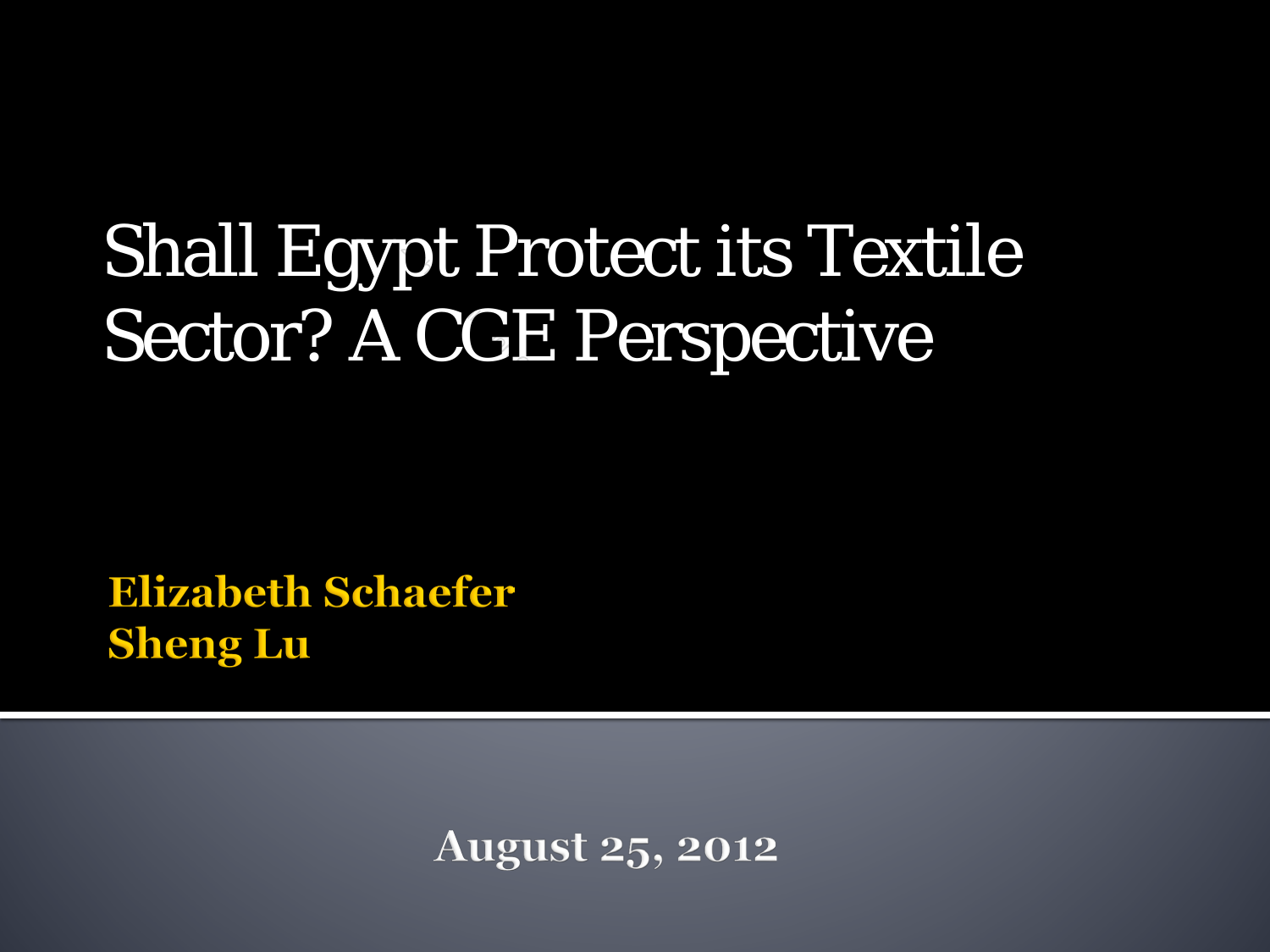# Outline

- **Background**
- **Research Question**
- **Methodology**
- **Results and Discussion**
- **Conclusions and Implications**  $\begin{array}{l} \mathbf{y} \ \mathbf{y} \end{array}$  and Implications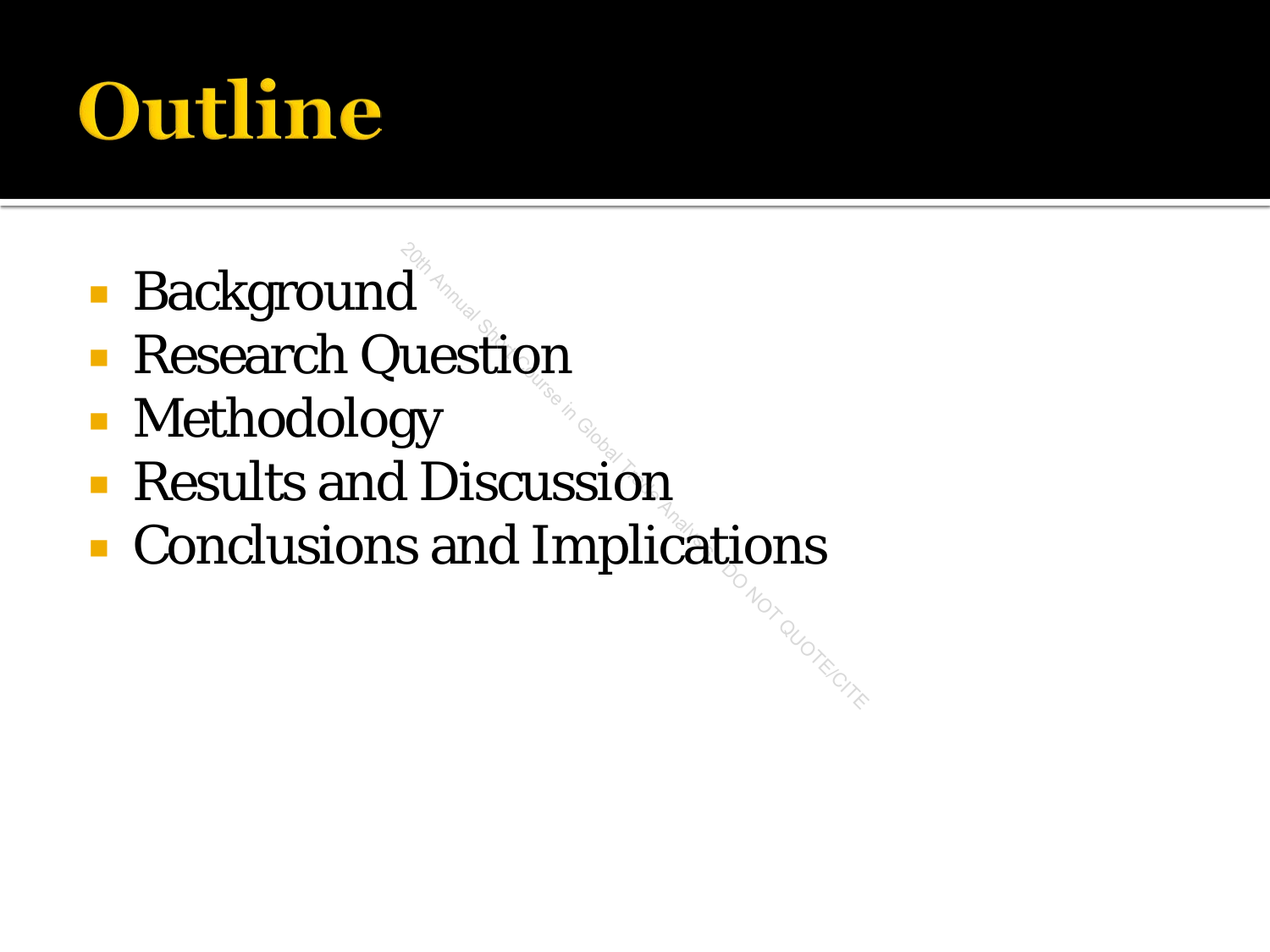## Background

- Doha round (DDA) requires significant tariff cuts
- Proposed tariff cuts may hurt the Egyptian textile industry
- **The Egyptian textile industry, with strong political** influences, pushes for trade protection (such as an import tariff rate increase) 2000) requires signifies<br>2011 iff cuts may hurt the E<br>2012 - Annual Market<br>11 ushes for trade protect<br>12 increase)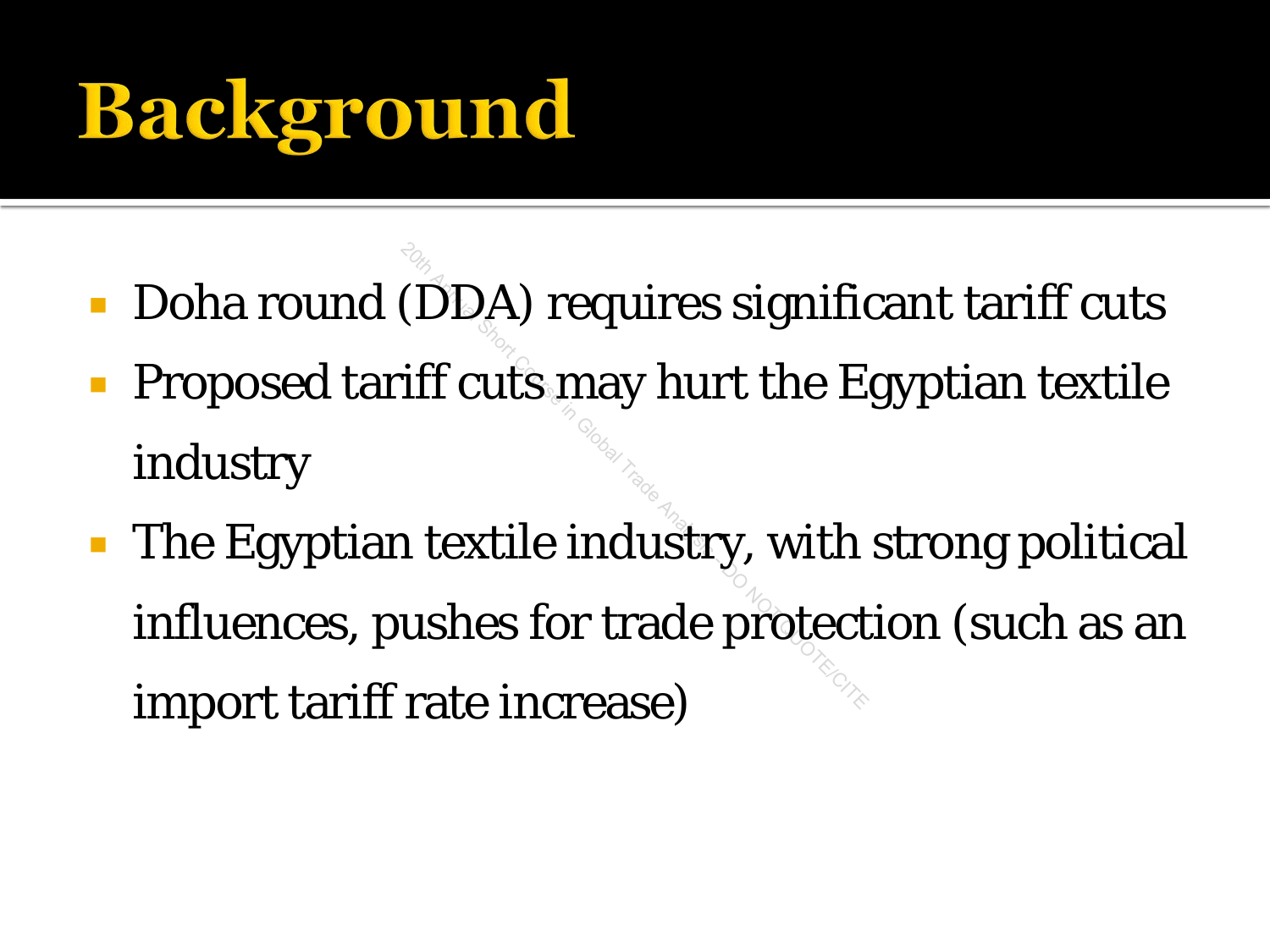#### **Research Question**

**Is it economically rational for Egypt to** protect its textile sector after Doha liberalization? 20 mically rational for<br>2012 textile sector after l<br>2013 and Do Not Quote<br>2014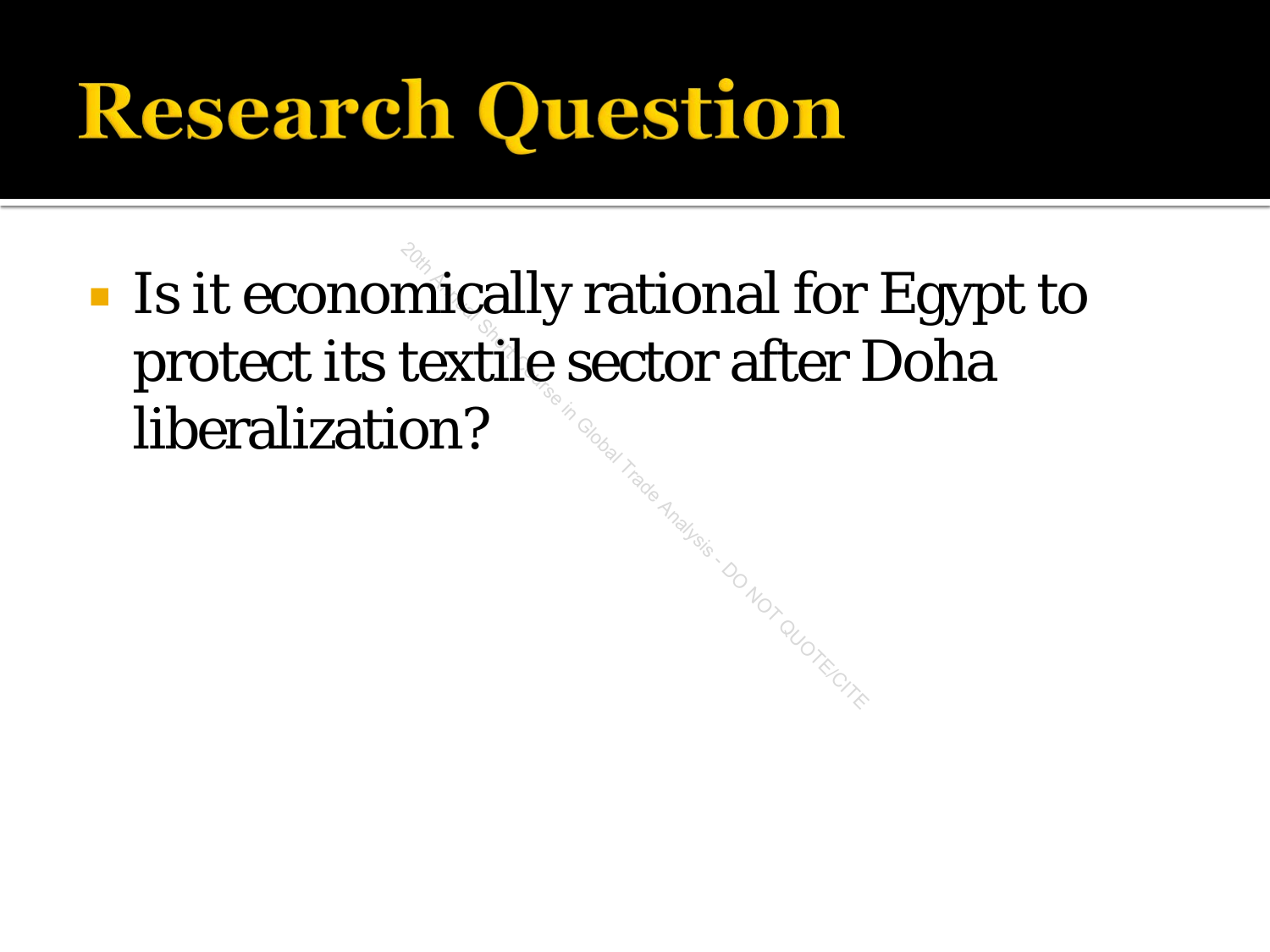# **Methodology**

# **Baseline:** Minor (2006)+Tax Replacement **Shock:** 50% tms("Textile",REG,"Egypt")\* 2006)+Tax<br>3 tms("Textile",RE)<br>nsiders tax replace

\*Note: also considers tax replacement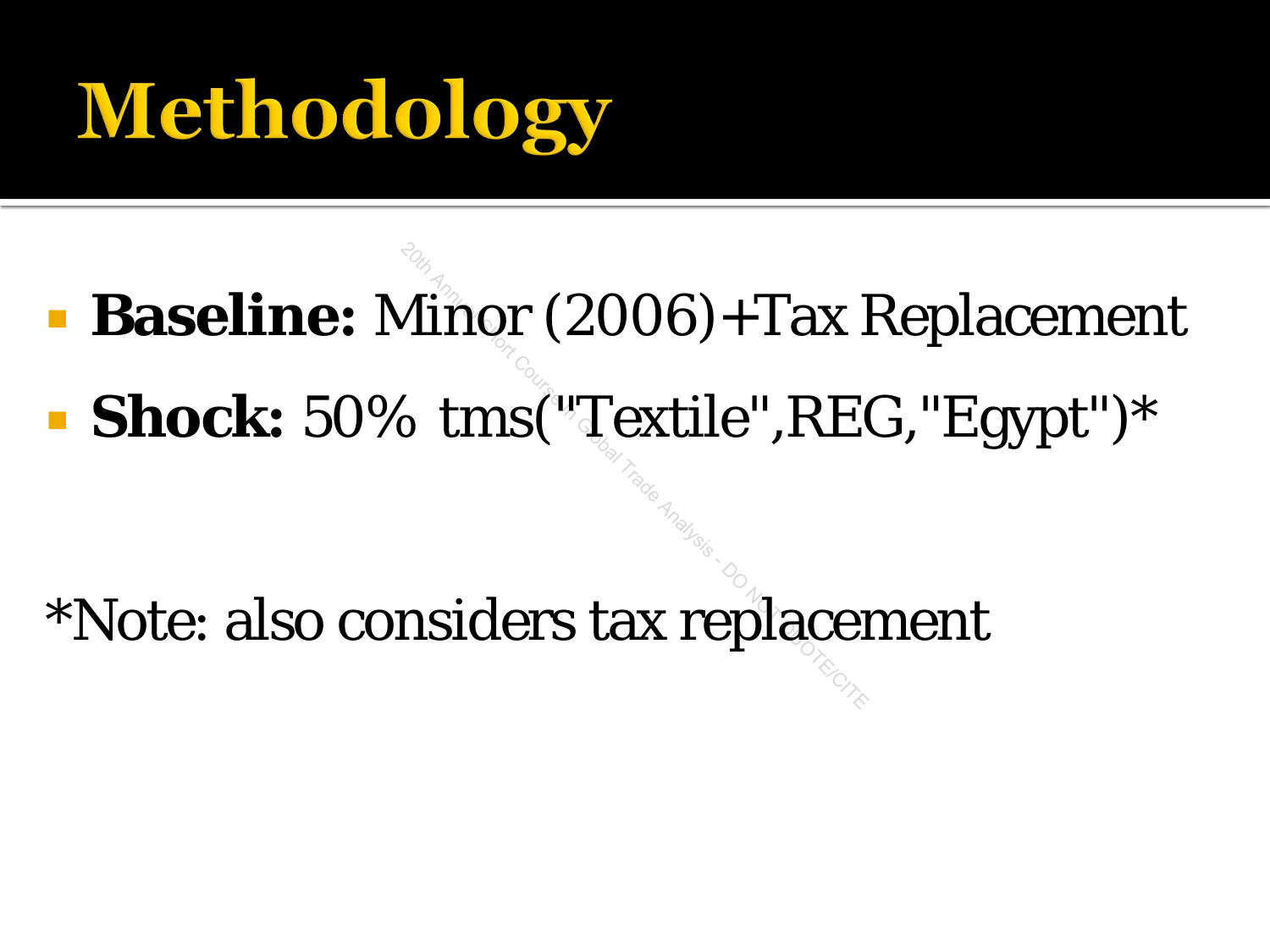## **Results and Discussions**

- **The Egyptian textile industry**
- Egypt national economy
- **Other heavily affected sectors in Eypt**

**Hysis DONOT QUOTE/CITE**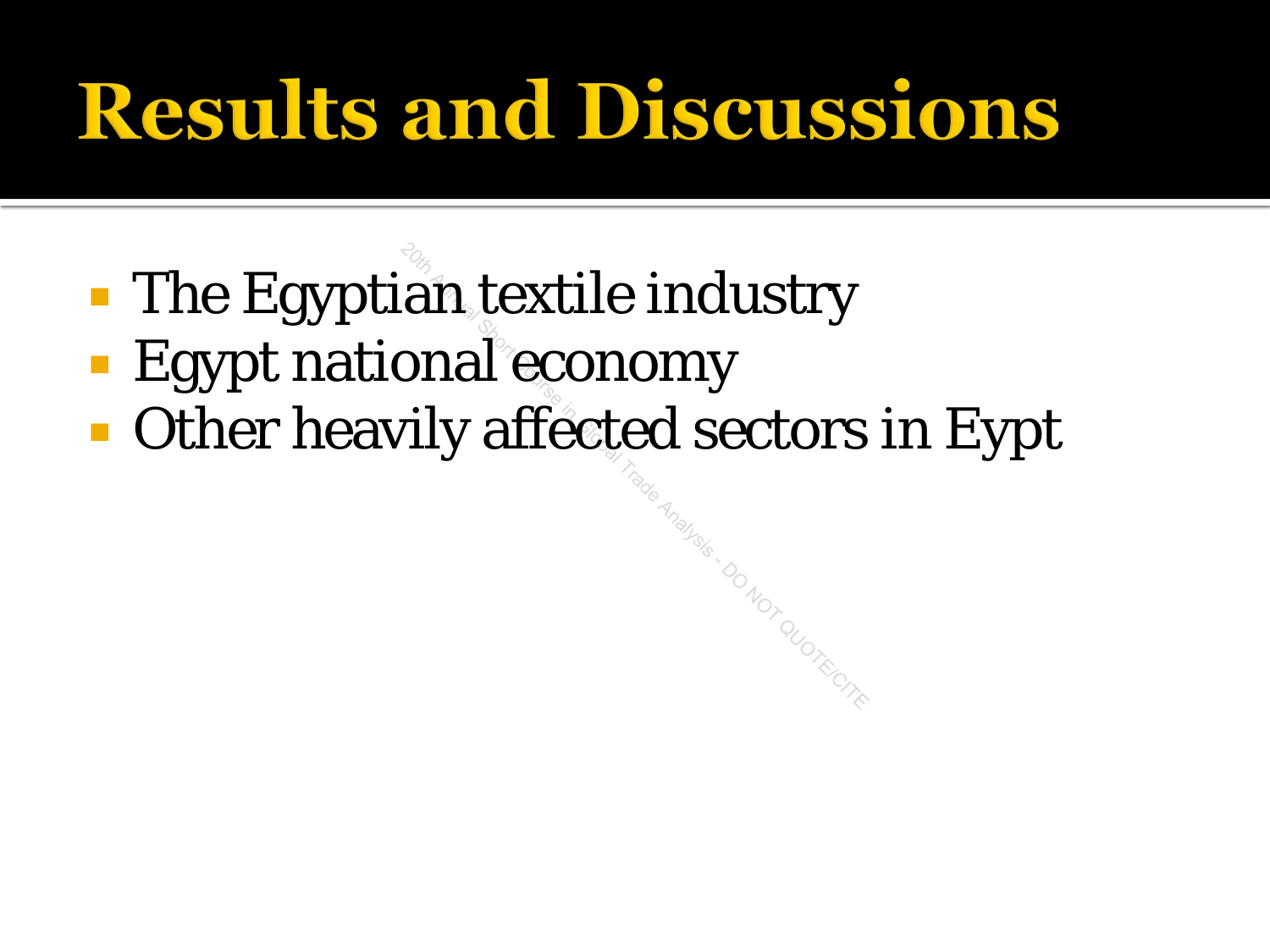#### Results and Discussions: The Egyptian textile industry

|                   |                                        | Doha with<br>tax replacement | <b>Protect the</b><br>textile sector | <b>Difference</b> |
|-------------------|----------------------------------------|------------------------------|--------------------------------------|-------------------|
| <b>Trade</b>      |                                        |                              |                                      |                   |
|                   | <b>Imports</b> (Market Price)          | 827.40                       | 758.16                               | $-69.24$          |
|                   | <b>Exports</b> (Market Price)          | 534.81                       | 523.81                               | $-11.00$          |
|                   | <b>Balance (Market Price)</b>          | $-292.59$                    | $-234.35$                            | 58.24             |
| <b>Endowments</b> |                                        |                              |                                      |                   |
|                   | Land                                   | 0.15                         | 0.15                                 | 0.00              |
|                   | <b>Unskilled Labor</b>                 | 646.38                       | 658.97                               | 12.59             |
|                   | <b>Skilled Labor</b>                   | 104.32                       | 106.35                               | 2.03              |
|                   | Capital                                | 1,872.33                     | 1,908.56                             | 36.23             |
|                   | <b>Natural Resources</b>               | 0.00                         | 0.00                                 | 0.00              |
| Output            |                                        |                              |                                      |                   |
|                   | <b>Total Output</b>                    | 6,579.75                     | 6,719.47                             | 139.72            |
|                   | <b>Output for Domestic Consumption</b> | 6,044.94                     | 6,195.66                             | 150.72            |
|                   | <b>Output for Exports</b>              | 534.81                       | 523.81                               | $-11.00$          |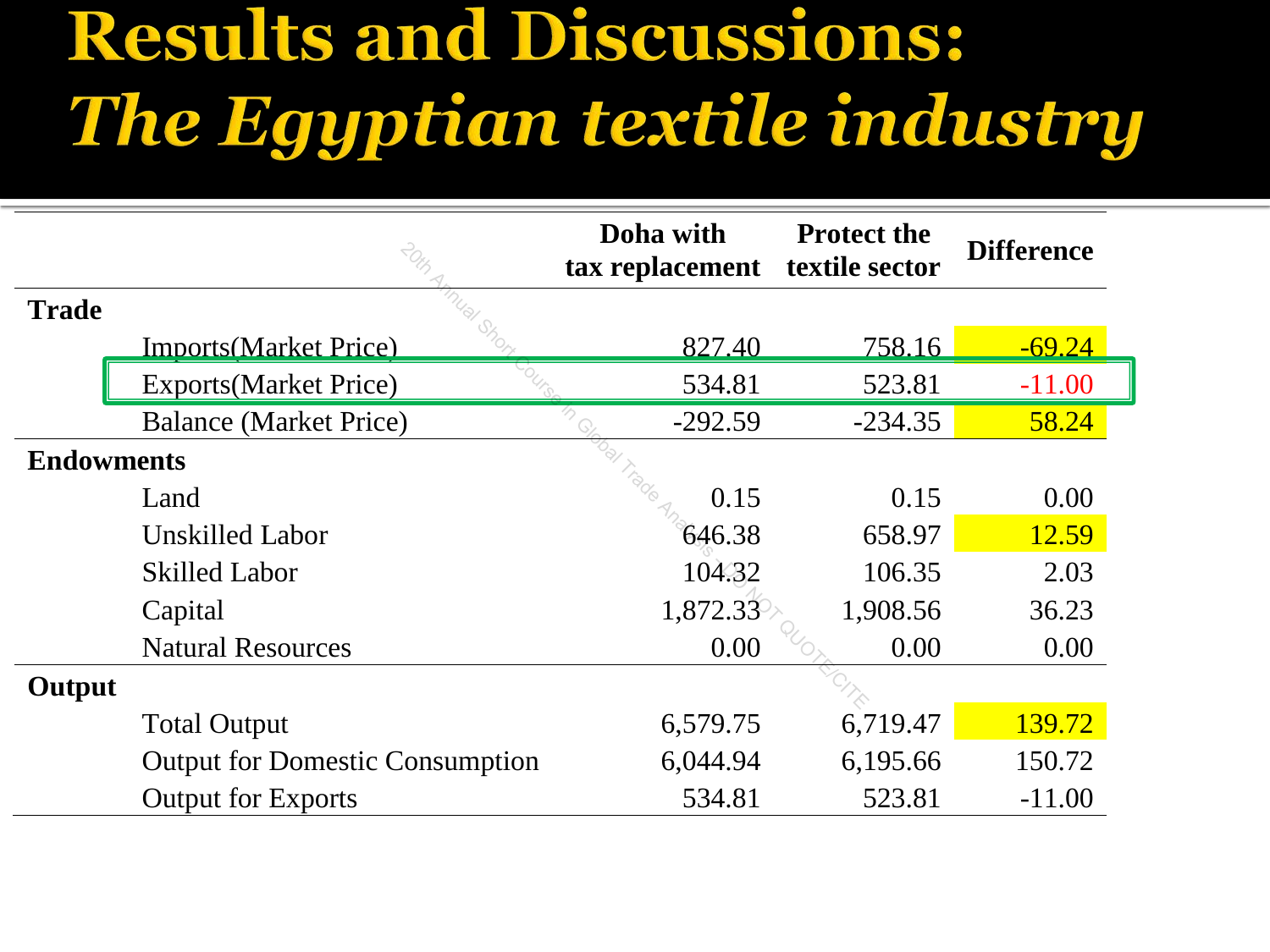### **Results and Discussions: Egyptian National Economy**

|                   |                                | Doha with<br>tax replacement | <b>Protect the</b><br>textile sector | <b>Difference</b> |
|-------------------|--------------------------------|------------------------------|--------------------------------------|-------------------|
| <b>Welfare</b>    |                                |                              | +30.20 from Doha scenario            |                   |
| <b>Trade</b>      |                                |                              |                                      |                   |
|                   | <b>Imports (Market Prices)</b> | 23,834.57                    | 23,797.01                            | $-37.56$          |
|                   | <b>Exports (Market Prices)</b> | 20,738.45                    | 13,919.94                            | $-6,818.51$       |
|                   | <b>Balance</b> (Market Prices) | $-3,096.12$                  | $-9,877.07$                          | $-6,780.95$       |
| <b>GDP</b>        |                                | 81,198.47                    | 81,331.91                            | 133.44            |
| <b>Endowments</b> | <b>Unskilled Labor</b>         | 26,819.37                    | 26,895.31                            | 75.94             |
|                   | Capital                        | 40,376.58                    | 40,449.33                            | 72.75             |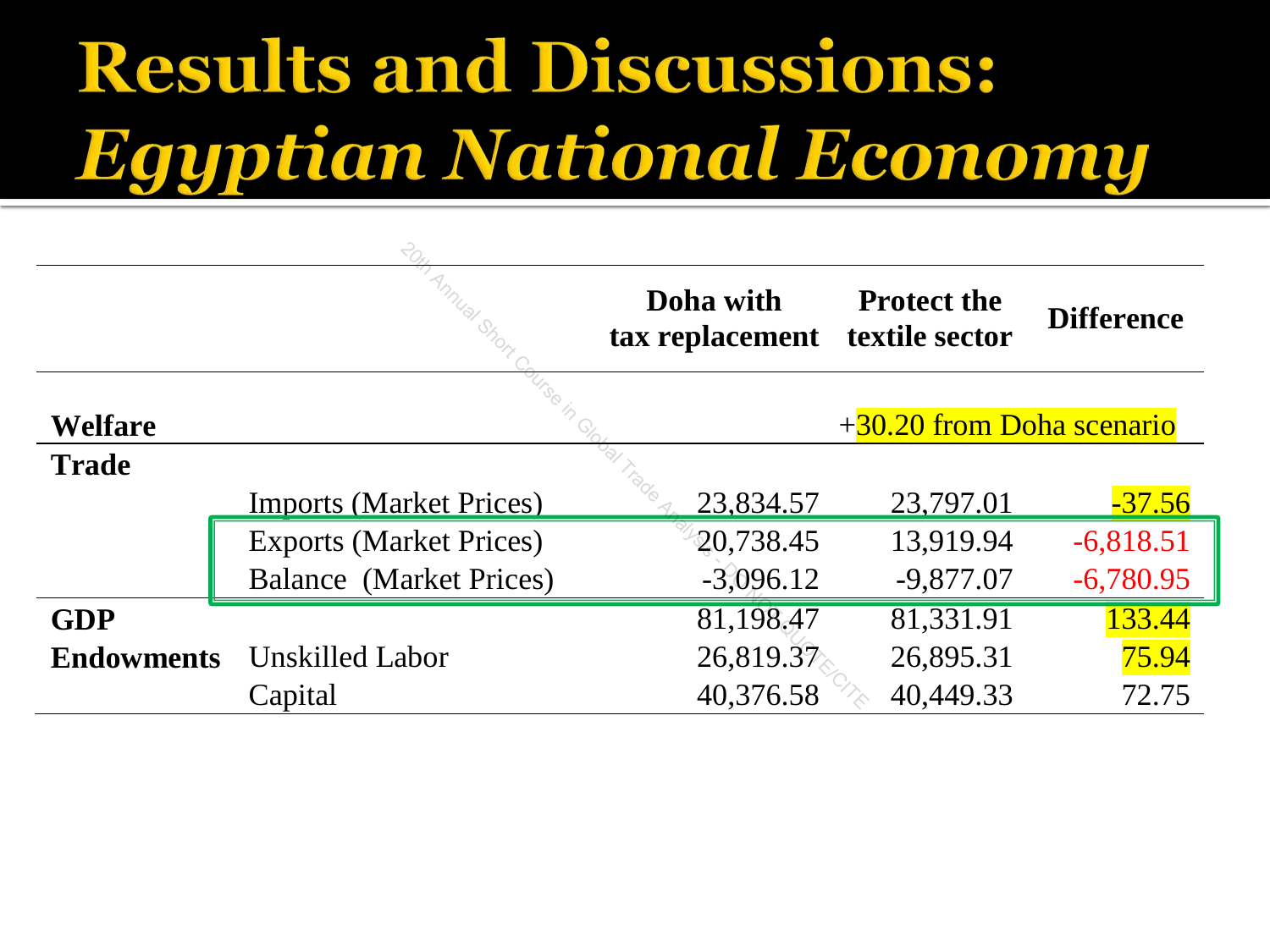#### Results and Discussions: **Heavily Affected Sectors**

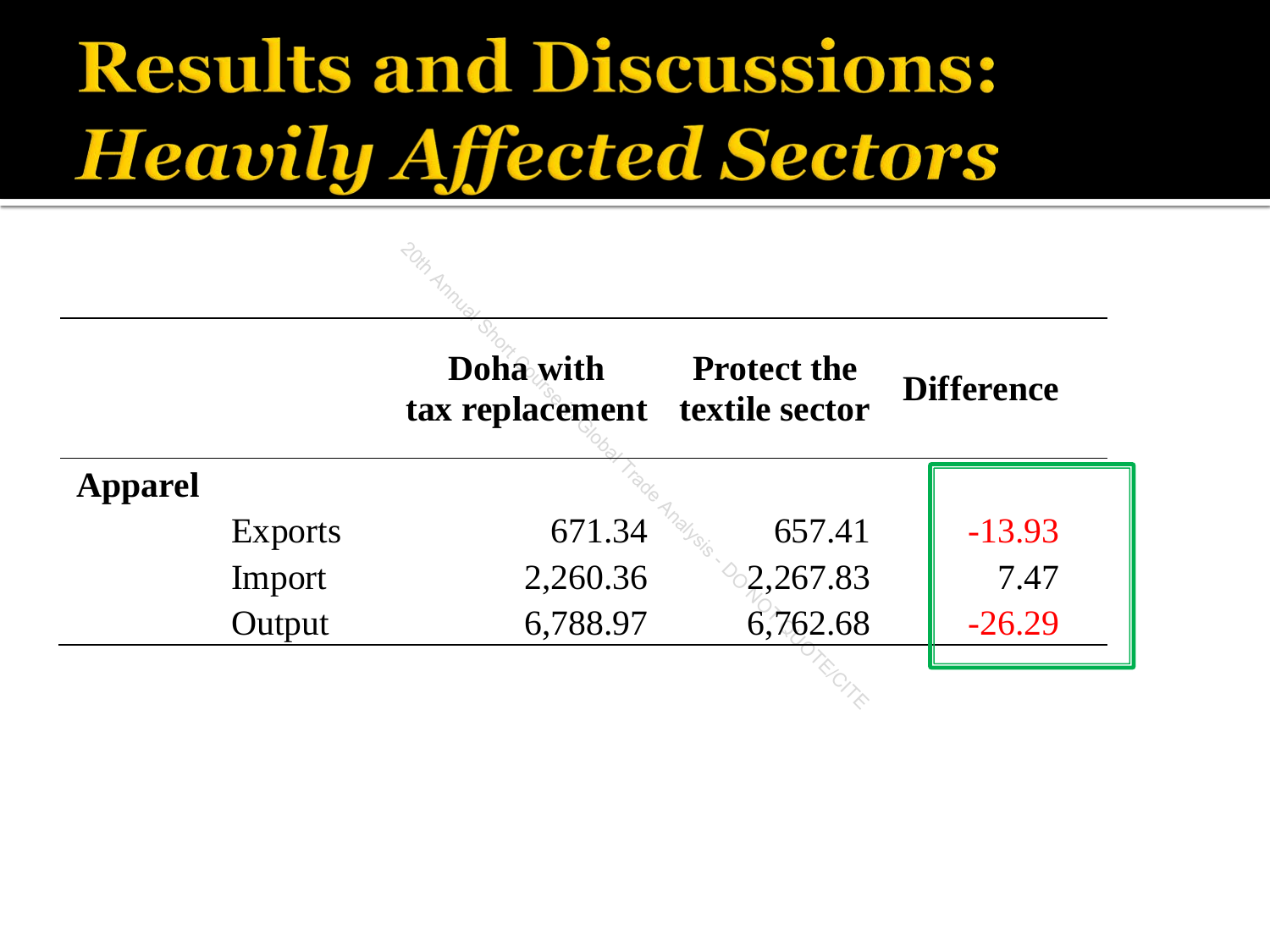### **Results and Discussions: Heavily Affected Sectors**

| Share of Textile Input as Percentage of Production Cost              |         |         |
|----------------------------------------------------------------------|---------|---------|
|                                                                      | Textile | Apparel |
| Percentage (NVFA)                                                    | 24.4%   | 19.2%   |
| Price of supply of Textiles increased by <b>34.5%</b> after the shoc |         |         |

Price of supply of Textiles increased by **34.5%** after the shock.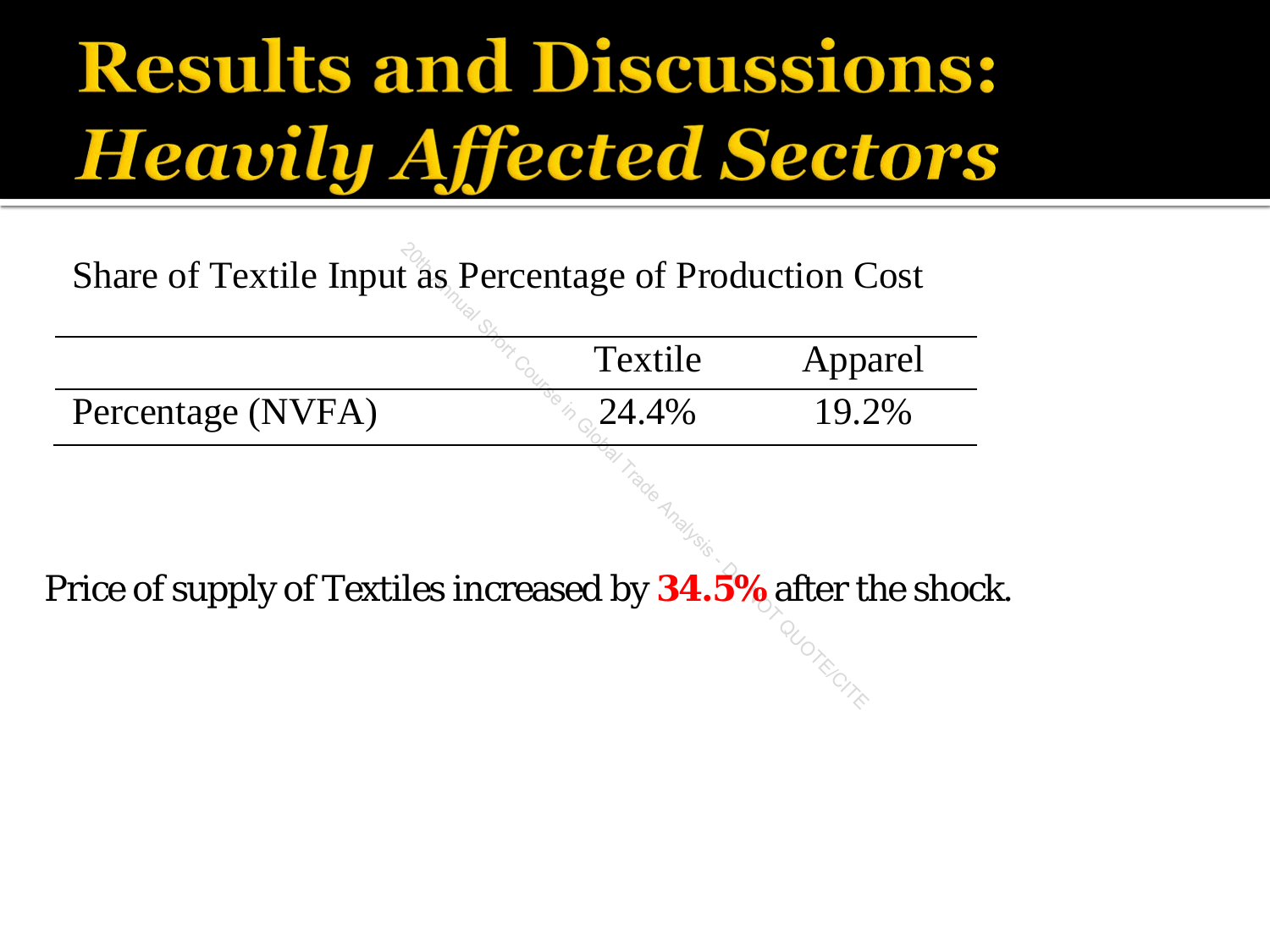## Conclusions

- **Egyptian textile sector would benefit from** protection
- **Impacts on Egyptian national economy is** mixed
- **Egyptian apparel sector is negatively** impacted 2011 - Extile sector would<br>2011 - Egyptian national<br>2012 - Practice is neg